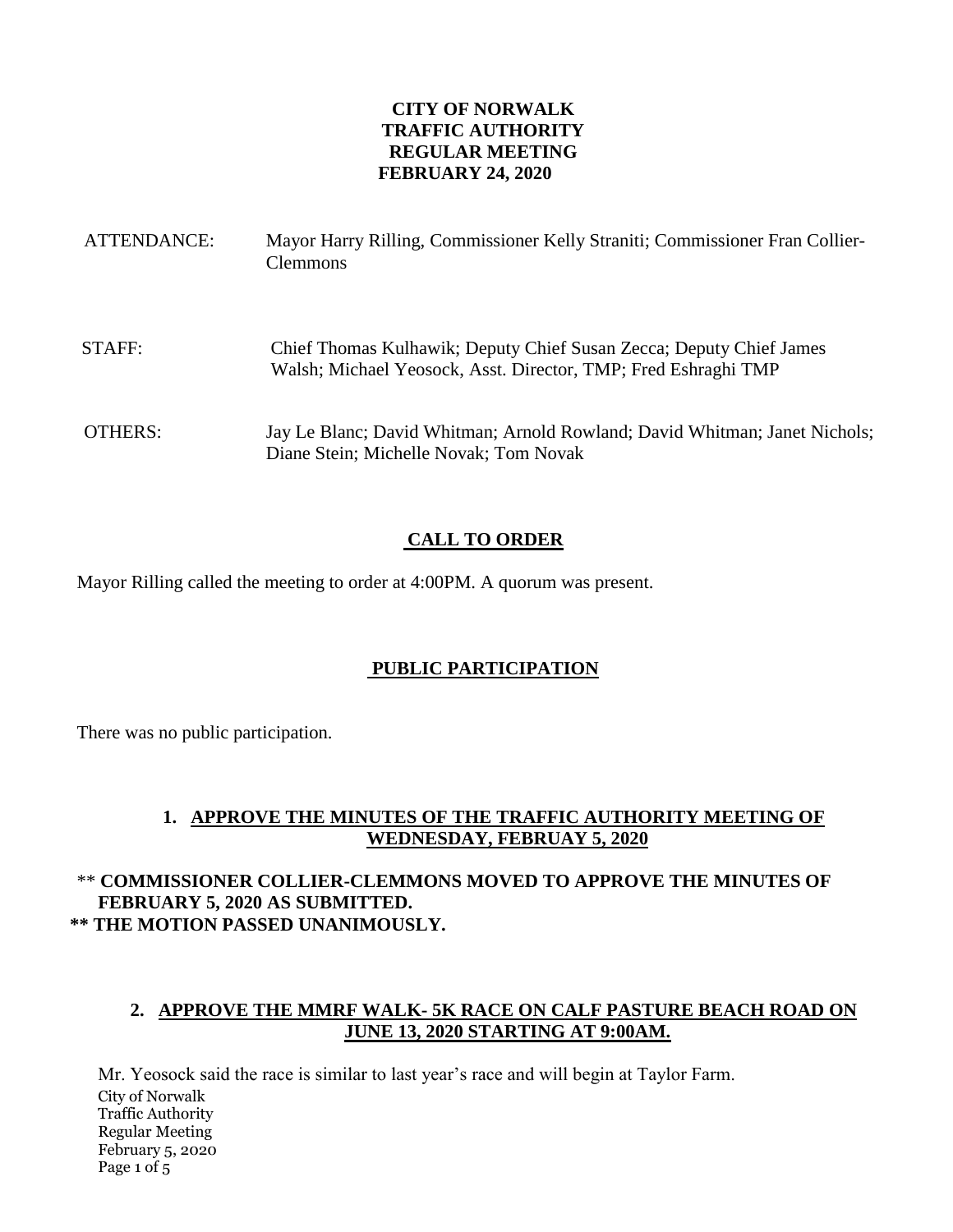### **\*\* COMMISSIONER COLLIER-CLEMMONS MOVED TO APPROVE THE MMRF WALK-5K RACE ON CALF PASTURE BEACH ROAD ON JUNE 13, 2020 STARTING AT 9:00AM.**

**\*\* THE MOTION PASSED UNANIMOUSLY.** 

## **3. APPROVE THE CLOSURE OF NEW STREET FOR MR. FROSTY'S FOOD TRUCK FESTIVAL ON TUESDAY, APRIL 7, 2020 FROM 5PM TO 7PM.**

Mr. LeBlanc of Knot Norms stated that they had done an event with Mr. Frosty' s last year but with the amount of people that had attended they think it will be safer to close the road from First Avenue to New Street. Mayor Rilling asked if any of the residences will be block off. Mr. LeBlanc said "no". Mayor Rilling requested that emergency services personnel be notified.

### **\*\* COMMISSIONER STRANITI MOVED TO APPROVE THE CLOSURE OF NEW STREET FOR MR. FROSTY'S FOOD TRUCK FESTIVAL ON TUESDAY, APRIL 7, 2020 FROM 5PM TO 7PM.**

### **\*\* THE MOTION PASSED UNANIMOUSLY.**

# **4. APPROVE THE INSTALLATION OF "NO PARKING" AROUND THE TRAFFIC CIRCLE ON KELLE COURT**

Mr. Eshraghi said they have done traffic counts at different times of the day and there are cars parking around the cul-de-sac making it difficult for cars to pass and are recommending the removal of on street parking around the traffic circle. Mayor Rilling asked who had made the request. Mr. Eshraghi said the resident at 3 Kelle Court but there were also requests made in the past. Mayor Rilling asked if the other residents have been notified. Mr. Eshraghi said "no". Mayor Rilling recommended tabling the item until next month so that the other residents can be notified prior to approving the no parking.

## \*\* **COMMISSIONER COLLIER-CLEMMONS MOVED TO TABLE THE INSTALLATION OF "NO PARKING" AROUND THE TRAFFIC CIRCLE ON KELLE COURT**

#### **\*\* THE MOTION PASSED UNANIMOUSLY.**

## **5. APPROVE THE INSTALLATION OF A "NO STANDING ZONE" ON NORTH WATER STREET IN FRONT OF SONO COLLECTION.**

City of Norwalk Traffic Authority Regular Meeting February 5, 2020 Page 2 of 5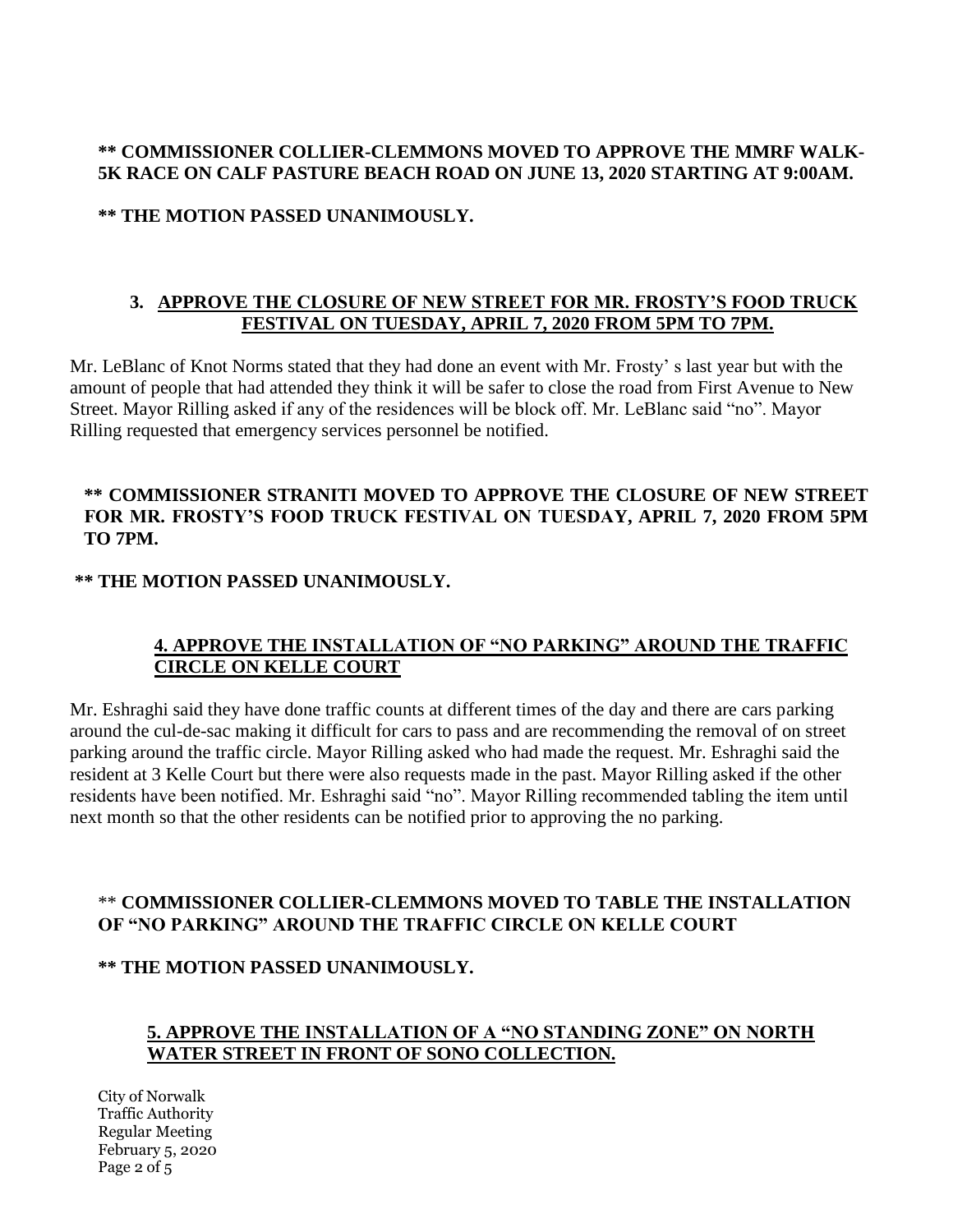Mr. Eshraghi said they have received some complaints that the car service drivers are standing when dropping off or picking passengers at the SONO Collection creating an issue with traffic and are requesting the installation of a no standing zone. Chief Kulhawik said they have also received complaints on this issue. Mayor Rilling asked how it will be enforced. Mr. Eshraghi said it will be enforced by the police department.

#### **\*\* COMMISSIONER COLLIER-CLEMMONS MOVED TO APPROVE THE INSTALLATION OF A "NO STANDING ZONE" ON NORTH WATER STREET IN FRONT OF SONO COLLECTION.**

## **\*\* THE MOTION PASSED UNANIMOUSLY.**

# **6. APPROVE THE INSTALLATION OF AN ALL-WAY STOP AT HUBELLS LANE AND SMITH STREET**

Mr. Eshraghi said there is no control in the intersection and they are recommending an all way stop which will provide a safer environment.

# \*\* **COMMISSIONER COLLIER-CLEMMONS MOVED TO APPROVE AN ALL-WAY STOP AT HUBBELLS LANE AND SMITH STREET. \*\* THE MOTION PASSED UNANIMOUSLY.**

## **7. APPROVE THE PARKING LAYOUT FOR DAY STREET FROM HANFORD PLACE TO ELIZABETH STREET.**

Mr. Rowland stated there are five parking spaces on Day Street and the businesses in the SONO Square would like to claim three of the parking spaces for 15 minute parking and two of the parking spaces for two hour parking. He said there are people parking there all day and all night long taking away from the customer base. Mr. Yeosock said there are currently no time restrictions on the parking spaces and they have met with the business owners and understand the situation. He said if approved LAZ Parking will provide the enforcement.

#### **\*\* COMMISSIONER STRANITI MOVED TO APPROVE THE PARKING LAYOUT FOR DAY STREET FROM HANFORD PLACE TO ELIZABETH STREET. \*\* THE MOTION PASSED UNANIMOUSLY.**

## **8. APPROVE THE PARKING LAYOUT PLAN FOR CHAPEL STREET**

City of Norwalk Traffic Authority Regular Meeting February 5, 2020 Page 3 of 5 Mr. Whitman said he owns a building on Chapel Street which is zoned for deliveries within the building and the new parking layout will allow them to take safe deliveries inside of the building. He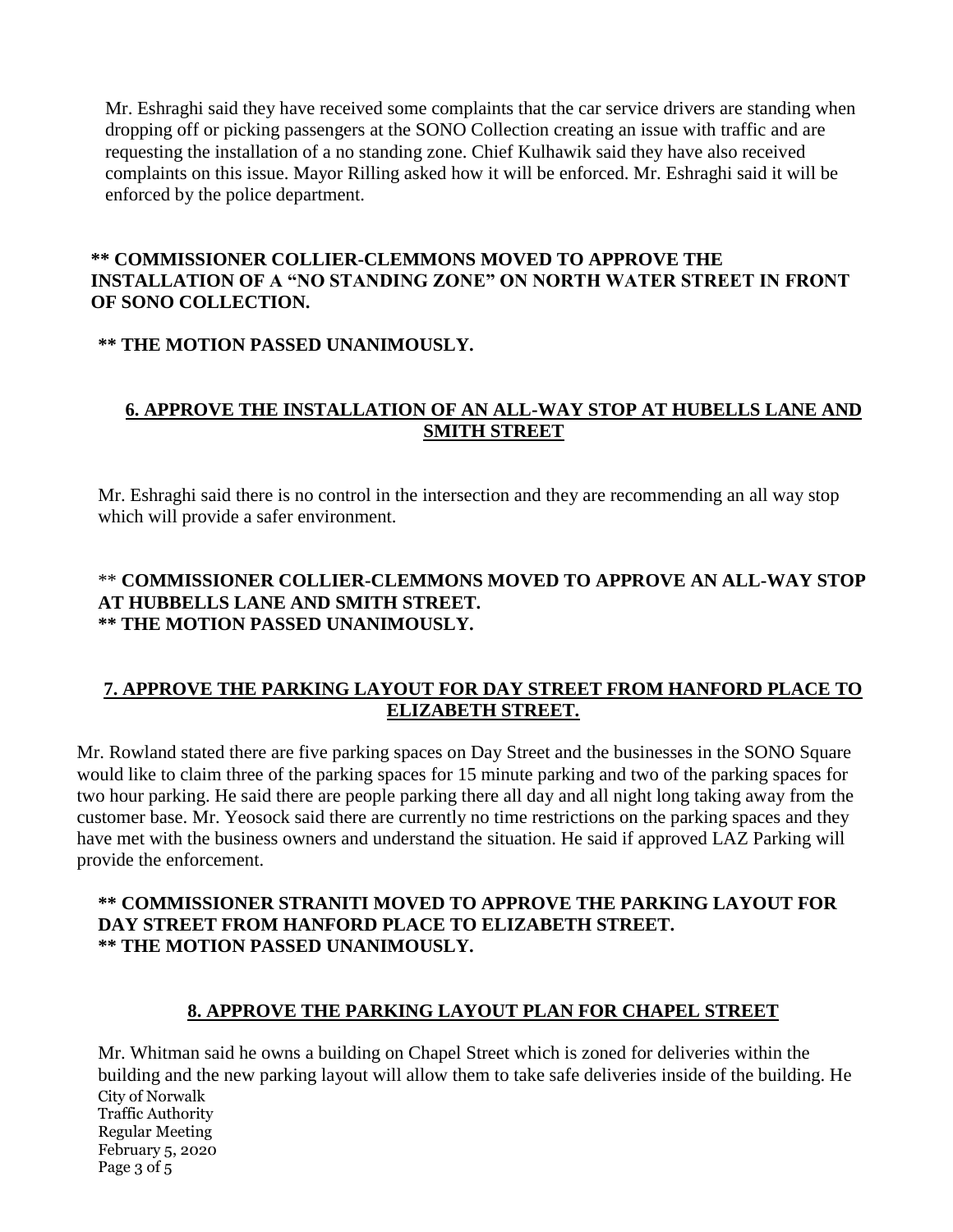said currently the way the parking is there is a very unsafe practice of unloading their trucks on the street and if parking is eliminated as proposed they will be able to take deliveries in a safe manor. Ms. Welfare spoke in support of the proposed parking layout and said the street has become narrow with the new sidewalks and there is not enough room for parking on both sides of the street. Mayor Rilling asked if the neighbors have been notified. Mr. Yeosock said "yes" they have received a mailing.

#### \*\* **COMMISSIONER STRANITI MOVED TO TABLE THE APPROVAL OF THE PARKING LAYOUT PLAN FOR CHAPEL STREET.** \*\* **THE MOTION PASSED UNANIMOUSLY.**

# **9. RECOMMEND THE 25 MPH SPEED LIMIT FOR WALL STREET AND EAST AVENUE FROM I-95 TO US ROUTE 1 TO OSTA FOR APRROVAL**

Mr. Yeosock said the current speed limit on Wall Street in 30 MPH and the average speed limit on Wall Street is 27 MPH and are recommending limiting the speed limit to 25MPH on Wall Street and around the green. He said they have received requests from residents in the area to make it safer and there have been some accidents in the area, and it would also make the speed limit consistent with the lower end of East Avenue.

### **\*\* COMMISSIONER COLLIER-CLEMMONS MOVED TO APPROVE TO RECOMMEND THE 25 MPH SPEED LIMIT FOR WALL STREET AND EAST AVENUE FROM I-95 TO US ROUTE 1 TO OSTA FOR APRROVAL.**

## **\*\* THE MOTION PASSED UNANIMOUSLY.**

## **10. RECOMMEND TO CT DOT EXTENDING THE 2 HOUR PARKING ZONE ON CT ROUTE 136 VAN ZANT STREET FROM 66 VAN ZANT STREET TO 58 VAN ZANT STREET**

Mr. Eshraghi said one of the business owners on Van Zant Street has had an issue with people parking in front of his business and is creating difficulty for his customers to park. He said Van Zant Street from East Avenue on the south side to 66 Van Zant Street is two hour parking and the request is to extend the two hour parking to 58 Van Zant Street which is just before the fire department. Commissioner Collier-Clemmons asked how effective the two hour parking is that is currently in place. Mr. Yeosock said that LAZ Parking enforces the area.

## **\*\* COMMISSIONER COLLIER- CLEMMONS MOVED TO APPROVE TO RECOMMEND TO CT DOT EXTENDING THE 2 HOUR PARKING ZONE ON CT ROUTE 136 VAN ZANT STREET FROM 66 VAN ZANT STREET TO 58 VAN ZANT STREET.**

#### **\*\* THE MOTION PASSED UNANIMOUSLY.**

City of Norwalk Traffic Authority Regular Meeting February 5, 2020 Page 4 of 5